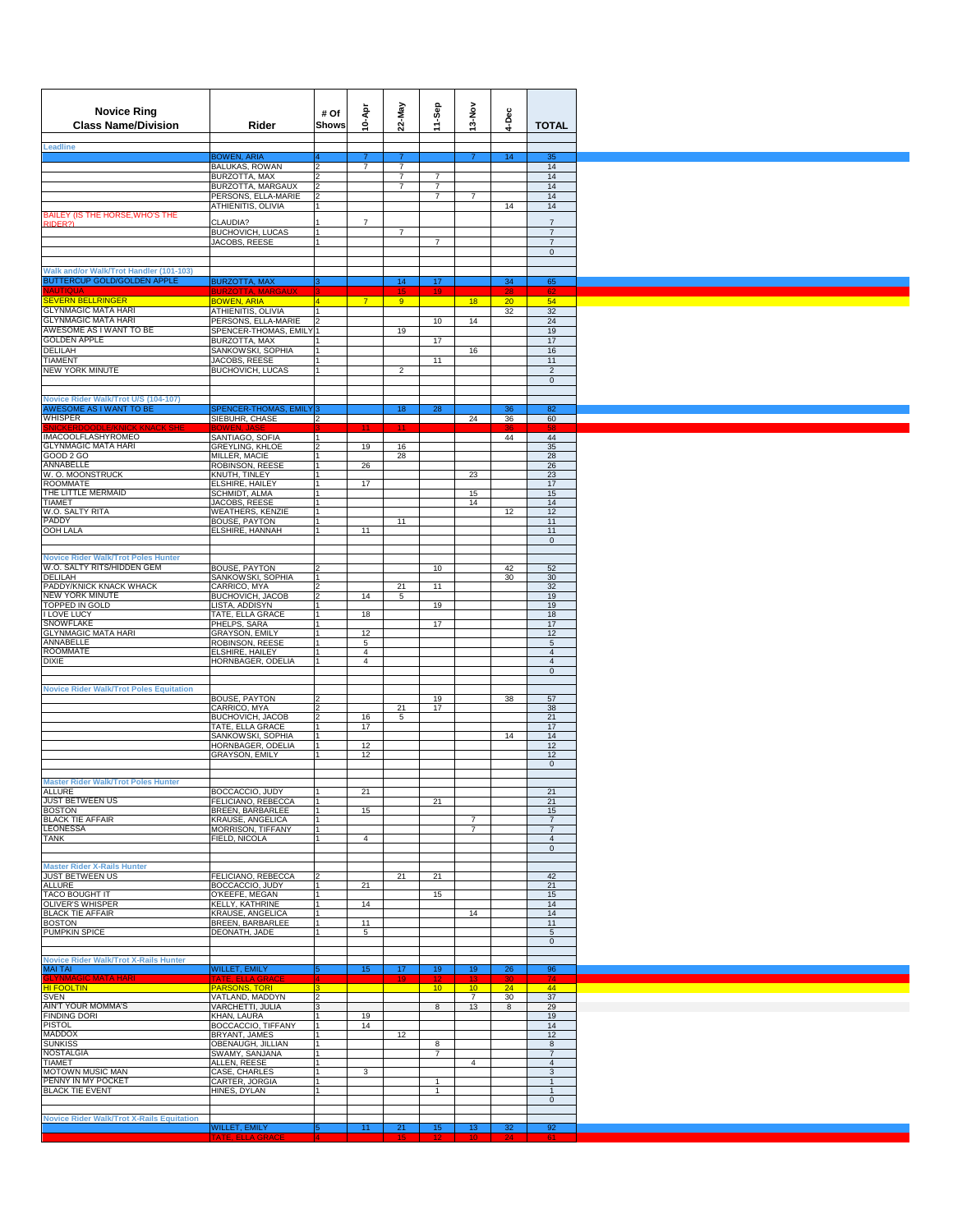|                                                                    | <b>PARSONS, TORI</b>                                 | Iз                             |                     |                 | 6 <sup>1</sup>  | 12 <sup>°</sup>     | 28                    | 46                                    |
|--------------------------------------------------------------------|------------------------------------------------------|--------------------------------|---------------------|-----------------|-----------------|---------------------|-----------------------|---------------------------------------|
|                                                                    | VARCHETTI, JULIA                                     | $\overline{2}$                 |                     |                 | 14              | 16                  |                       | 30                                    |
|                                                                    | VATLAND, MADDYN<br>KHAN, LAURA                       | $\overline{2}$<br>1            | 21                  |                 |                 | 11                  | 18                    | 29<br>21                              |
|                                                                    | BOCCACCIO, TIFFANY                                   | l 1                            | 15                  |                 |                 |                     |                       | 15                                    |
|                                                                    | BRYANT, JAMES<br>SWAMY, SANJANA                      | 1<br>11                        |                     | 12              | 12              |                     |                       | 12<br>12                              |
|                                                                    | ALLEN, REESE                                         | 11                             |                     |                 |                 | $\overline{4}$      |                       | $\overline{4}$                        |
|                                                                    | CASE, CHARLES                                        | 11                             | $\overline{4}$      |                 |                 |                     |                       | $\overline{4}$<br>$\mathsf{O}\xspace$ |
|                                                                    |                                                      |                                |                     |                 |                 |                     |                       |                                       |
| <b>Beginner Rider X-Rails Hunter</b><br><b>GLYNMAGIC MATA HARI</b> | <b>FINDLEY, FAITH</b>                                |                                | $\overline{4}$      | 17              | 10 <sub>2</sub> | 14                  | 42                    | 87                                    |
| <u> HAYMAR'S FLASH DANCI</u>                                       | iimpson, Olivia                                      |                                | 17 <sub>z</sub>     | 14              | 10 <sub>1</sub> | 13                  | -14                   | 68                                    |
| <b>NAVIGATOR</b><br>MARSHMALLOW                                    | <b>JOHNSON, CAMRYN</b><br><b>HECTUS, JILLIAN</b>     | 3 <br>$\vert$ 1                |                     | 13 <sup>°</sup> |                 | 18                  | 20 <sub>2</sub><br>26 | 51<br>26                              |
| <b>CAPTAIN AMERICA</b>                                             | DESCHOUWER, MORGAN 1                                 |                                |                     |                 |                 |                     | 24                    | 24                                    |
| GOOD 2 GO                                                          | MILLER, MACIE                                        | 11                             |                     |                 | 19              |                     |                       | 19                                    |
| FOXCREEK SNOW SPRITE<br>THE LITTLE MERMAID                         | JAZIKOF, EDEN<br><b>BRYANT, BRISTOL</b>              | 1<br>11                        | 17                  | 13              |                 |                     |                       | 17<br>13                              |
| HIGHER PEACE                                                       | KNAPP, KAELYN                                        | l 1                            |                     |                 | 13              |                     |                       | 13                                    |
| <b>ERRESISTIBLE</b><br><b>GONE FISHING</b>                         | JACOBS, AVERY                                        | l 1                            |                     |                 |                 | $12\,$              |                       | 12<br>9                               |
| ROCK-A-BYE BABE BAR                                                | FITZPATRICK, KATY<br>AMAT, COURTNEY                  | 11<br>11                       | 8                   |                 | 9               |                     |                       | 8                                     |
| PARIS HILTON                                                       | MAHLER, ELLA                                         | 11                             | 8                   |                 |                 |                     |                       | 8                                     |
| <b>ROOMMATE</b><br>ANNABELLE                                       | BARR, REAGAN<br>DEMRI, LIVI                          | 11<br>1                        | 6<br>6              |                 |                 |                     |                       | 6<br>$\,6\,$                          |
|                                                                    |                                                      |                                |                     |                 |                 |                     |                       | $\mathbf 0$                           |
|                                                                    |                                                      |                                |                     |                 |                 |                     |                       |                                       |
| <b>Beginner X-Rails Equitation</b>                                 | <b>FINDLEY, FAITH</b>                                |                                | 5                   | 16              | 15 <sub>1</sub> | 14                  | 36                    | 86                                    |
|                                                                    |                                                      |                                |                     |                 |                 |                     |                       |                                       |
|                                                                    | JOHNSON, CAMRYN 3<br>DESCHOUWER, MORGAN 1            |                                |                     | 15              |                 | 16                  | 30<br>24              | 61<br>24                              |
|                                                                    | <b>HECTUS, JILLIAN</b>                               |                                |                     |                 |                 |                     | 20                    | 20                                    |
|                                                                    | MILLER, MACIE<br>JAZIKOF, EDEN                       | $\vert$ 1<br>11                | 15                  |                 | 17              |                     |                       | 17<br>15                              |
|                                                                    | FITZPATRICK, KATY                                    | 1                              |                     |                 | 15              |                     |                       | 15                                    |
|                                                                    | BRYANT, BRISTOL                                      | 1<br>$\vert$ 1                 | 11                  | 12              |                 |                     |                       | 12<br>11                              |
|                                                                    | AMAT, COURTNEY<br>DEMRI, LIVI                        | l 1                            | 11                  |                 |                 |                     |                       | 11                                    |
|                                                                    | MAHLER, ELLA                                         | l 1                            | 8                   |                 |                 |                     |                       | 8                                     |
|                                                                    | JACOBS, AVERY<br>BARR, REAGAN                        | $\vert$ 1                      | 3                   |                 |                 | 8                   |                       | 8<br>3                                |
|                                                                    |                                                      |                                |                     |                 |                 |                     |                       | $\mathbf 0$                           |
| <b>Open X-Rails</b>                                                |                                                      |                                |                     |                 |                 |                     |                       |                                       |
| <b>STREET PEDDLER</b>                                              | FISHER, BRYAN                                        | 12                             |                     |                 |                 | 16                  | 38                    | 54                                    |
| OSWALD                                                             | (INGSLEY, ROS                                        |                                |                     | 19              | 4               | 11                  |                       | 34                                    |
| GAYFIELD'S TOTAL TEASE<br>FAYLIN'S CEST LA VIE                     | VALENTINE, MEGAN<br>DAVIS, ZOIE                      | 11<br>l 1                      | 21                  |                 |                 |                     | 34                    | 34<br>21                              |
| SF PHINNELY                                                        | D'ALTO, JULIANNA                                     | l 1                            |                     |                 |                 | 19                  |                       | 19                                    |
| <b>J CREW</b><br>ROSMEL'S STORMTROOPER                             | DAVIS, ELLA<br>DAVIS, CALI                           | l 1<br>l 1                     | 14                  |                 | 15              |                     |                       | 15<br>14                              |
| FAYLIN'S SAY IT AIN'T GREY                                         | DAVIS, ZOIE                                          | l 1                            |                     |                 | 14              |                     |                       | 14                                    |
| COCO                                                               | MAY, BIANCA                                          | l 1                            |                     | 14              |                 |                     |                       | 14                                    |
| CARA<br><b>MOD PODGE</b>                                           | CHEWNING, MALLORY<br>STEWART, ELLA                   | l 1<br>-1                      |                     | 11              |                 | 11                  |                       | 11<br>11                              |
| CLOVERMEADE FANCY ME                                               | MAY, BIANCA                                          | l 1                            | 9                   |                 |                 |                     |                       | 9                                     |
| <b>STARS AND STRIPES</b><br>GAYFIELD'S SCUSE ME FOR ASKING         | ANDERSON, ALLISUN<br>DAVIS, ELLA                     | l 1<br>l 1                     | 8                   |                 | 8               |                     |                       | 8<br>8                                |
| PLEASE WATCH ME                                                    | FISHER, BRYAN                                        | l 1                            | 8                   |                 |                 |                     |                       | 8                                     |
| <b>KANDOTA BLU CHIC</b>                                            | D'ALTO, JULIANNA                                     | l 1                            |                     |                 | 6               |                     |                       | 6                                     |
| FAYLIN'S WHAT A DOLL<br><b>SWIPE RIGHT</b>                         | MAY, BIANCA<br><b>MYERS, SHANNON</b>                 | l 1<br>l 1                     |                     |                 | 6<br>6          |                     |                       | 6<br>6                                |
| <b>ACTION BLUE</b>                                                 | D'ALTO, JULIANNA                                     | l 1                            |                     |                 | 5               |                     |                       | $\mathbf 5$                           |
| <b>SECRET FILE</b><br>ORCHARD HILL'S MAKE PRETEND                  | UDINGTON, KATELYN<br>ZINGARO, KENZLI                 | l 1<br>11                      | 4<br>$\overline{2}$ |                 |                 |                     |                       | $\overline{4}$<br>$\overline{c}$      |
| W.O. IF LOOKS COULD KILL                                           | CASTILLO, NATALIA                                    | l 1                            |                     |                 | 1               |                     |                       | $\mathbf{1}$                          |
| <b>ERRESISTIBLE</b>                                                | JACOBS, AVERY                                        | l 1                            |                     |                 | $\mathbf{1}$    |                     |                       | $\mathbf{1}$                          |
|                                                                    |                                                      |                                |                     |                 |                 |                     |                       | $\mathsf{O}\xspace$                   |
| Short/Long Stırrup Hunter                                          |                                                      |                                |                     |                 |                 |                     |                       |                                       |
| <b>MADDOX</b>                                                      | ONG, ADDISON                                         |                                | 19                  | 13              | 13              | 19                  | 34                    | 98                                    |
| GOOD 2 GO                                                          | MILLER, MACIE                                        | 11                             |                     |                 |                 |                     | 32                    | 32                                    |
| ALL TUCKERED OUT<br><b>GONE FISHING</b>                            | SEEVER, ASHLEY<br>FITZPATRICK, KATY                  | 12<br>l 1                      |                     |                 | 11              | 13                  | 24                    | 24<br>24                              |
| CHACHA                                                             | SPENCER-THOMAS, KYLIE 1                              |                                | 17                  |                 |                 |                     |                       | 17                                    |
| <b>DIXIELAND JAZZ</b><br><b>BLACK TIE AFFAIR</b>                   | HORNBAGER, ODELIA<br><b>KRAUSE, ANGELICA</b>         | l 1<br>l 1                     |                     | 14<br>11        |                 |                     |                       | 14<br>11                              |
| SOPHIA THE FIRST                                                   | KENNEDY, ZOE                                         | l 1                            |                     |                 | 11              |                     |                       | 11                                    |
| KARROT                                                             | BOYD, BREYER                                         | l 1                            |                     | 9               |                 |                     |                       | $\overline{9}$                        |
| <b>MAGIC MIKE</b><br>W.O. MOONSTRUCK                               | WHELPLEY, MADISON<br>JAZIKOF, EDEN                   | l 1<br>1                       |                     | $\overline{7}$  | $\overline{7}$  |                     |                       | $\overline{7}$<br>$\overline{7}$      |
|                                                                    |                                                      |                                |                     |                 |                 |                     |                       | $\mathbf 0$                           |
| <b>Short/Long Stirrup Equitation</b>                               |                                                      |                                |                     |                 |                 |                     |                       |                                       |
|                                                                    | LONG, ADDISON                                        |                                | 15                  | 14              | 17              | 17                  | 34                    | 97                                    |
|                                                                    |                                                      |                                |                     | 8               | æ               |                     |                       |                                       |
|                                                                    |                                                      | 11<br>12                       |                     |                 | 8               | 12                  | 38                    | 38<br>20                              |
|                                                                    | MILLER, MACIE                                        |                                |                     |                 |                 |                     | 20                    | 20                                    |
|                                                                    | SEEVER, ASHLEY<br>FITZPATRICK, KATY                  | l 1                            |                     |                 |                 |                     |                       | 18<br>17                              |
|                                                                    | SPENCER-THOMAS, KYLIE 1                              |                                | 18                  |                 |                 |                     |                       |                                       |
|                                                                    | JAZIKOF, EDEN<br>BOYD, BREYER                        | l 1                            |                     | 15              | 17              |                     |                       | 15                                    |
|                                                                    | HORNBAGER, ODELIA                                    | l 1                            |                     | 13              |                 |                     |                       | 13                                    |
|                                                                    | WHELPLEY, MADISON<br><b>KENNEDY, ZOE</b>             | l 1<br>l 1                     |                     | 12              | 8               |                     |                       | 12<br>8                               |
|                                                                    | KRAUSE, ANGELICA                                     | l 1                            |                     | $\overline{4}$  |                 |                     |                       | $\overline{4}$                        |
|                                                                    |                                                      |                                |                     |                 |                 |                     |                       | $\mathsf{O}\xspace$                   |
| <b>Intermediate Rider Hunter</b>                                   |                                                      |                                |                     |                 |                 |                     |                       |                                       |
| <b>MADDOX</b><br>'RAYIN' F<br>R RAIN                               | <b>BROWN, HOLLY</b>                                  |                                | 19                  | 14<br>4         | 21              | 15                  | 30                    | 99                                    |
|                                                                    | LONGSHORE, RITTA                                     | 1                              |                     |                 |                 |                     | 36                    | 36                                    |
| <b>POPSTAR</b><br><b>BLACK TIE AFFAIR</b>                          | <b>KRAUSE, ANGELICA</b>                              | 13                             |                     |                 | 11              | 5 <sub>5</sub>      | 14                    | 30                                    |
| <b>MISS MAGPIE</b><br><b>EXCLAIM</b>                               | DECKER, REBEKAH LEIGH 2                              | 3                              |                     |                 | 11              | 8<br>$\overline{4}$ | 18<br>8               | 26<br>23                              |
| CRUMPETS AND CREAM<br>GREYMEADOWS PEPPER JACK                      | <b>KENEMUTH, AVA</b><br>MANTZ, LAUREN<br>DAVIS, CALI | $\overline{\mathbf{2}}$<br>l 1 | 17                  | 14              |                 |                     | 6                     | 20<br>17                              |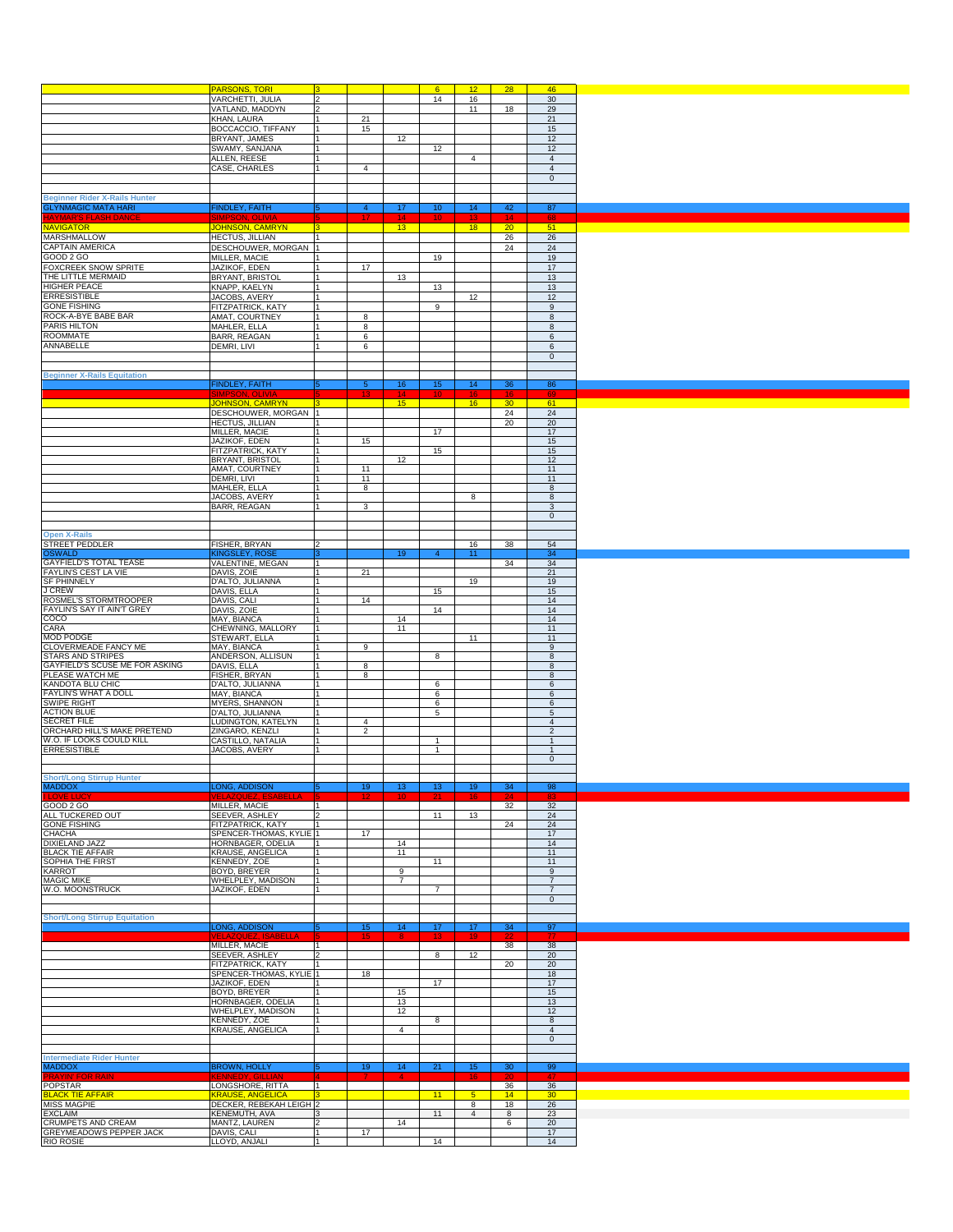| BRANTLEY, EVALINA          |                |                                                           | 11             |    |               |                  | 11               |
|----------------------------|----------------|-----------------------------------------------------------|----------------|----|---------------|------------------|------------------|
| WILDEMAN, NATASHA          |                |                                                           |                |    | 11            |                  | 11               |
| PASZOTTA, LANDRI           |                | 10                                                        |                |    |               |                  | 10 <sup>10</sup> |
| ROBBINS, CINDI             |                |                                                           | 10             |    |               |                  | 10 <sup>10</sup> |
| <b>BRUNETTI, CHRISTINE</b> |                |                                                           |                |    | $\rightarrow$ |                  | $\overline{7}$   |
|                            |                | 5                                                         |                |    |               |                  | 5                |
| VERY, HALEY                |                |                                                           | 5              |    |               |                  | 5                |
| MOTLEY, LOCKE              |                |                                                           |                |    |               |                  |                  |
|                            |                |                                                           |                |    |               |                  | $\Omega$         |
|                            |                |                                                           |                |    |               |                  |                  |
|                            |                |                                                           |                |    |               |                  |                  |
| <b>BROWN, HOLLY</b>        | 5              | 19                                                        | 21             | 21 | 21            | 32 <sup>°</sup>  | 114              |
| <b>KENNEDY, GILLIAN</b>    |                |                                                           | 15             |    | q             | 22               | 53               |
|                            |                | 3 <sup>°</sup>                                            | $\overline{2}$ |    | 15            | 24               | 44               |
| <b>KRAUSE, ANGELICA</b>    | 3              |                                                           |                | 12 | 11            | 10               | 33               |
| KENEMUTH, AVA              | $\overline{3}$ |                                                           |                | 11 | 5             | 12               | 28               |
|                            |                |                                                           |                |    |               | 26               | 26               |
|                            |                |                                                           |                |    |               |                  |                  |
| MANTZ, LAUREN              | $\mathfrak{p}$ |                                                           | 12             |    |               | 6                | 18               |
| LLOYD, ANJALI              |                |                                                           |                | 13 |               |                  | 13               |
| BRANTLEY, EVALINA          |                |                                                           | 6              |    |               |                  | 6                |
| VERY, HALEY                |                |                                                           | 5              |    |               |                  | 5                |
| PASZOTTA, LANDRI           |                |                                                           |                |    |               |                  |                  |
| WILDEMAN, NATASHA          |                |                                                           |                |    | 3             |                  | 3                |
| MOTLEY, LOCKE              |                | $\overline{2}$                                            |                |    |               |                  | $\overline{2}$   |
|                            |                |                                                           |                |    |               |                  | $\Omega$         |
|                            |                |                                                           |                |    |               |                  |                  |
|                            |                | DECKER, REBEKAH LEIGH 1<br><b>DECKER, REBEKAH LEIGH 4</b> |                |    |               | LONGSHORE, RITTA |                  |